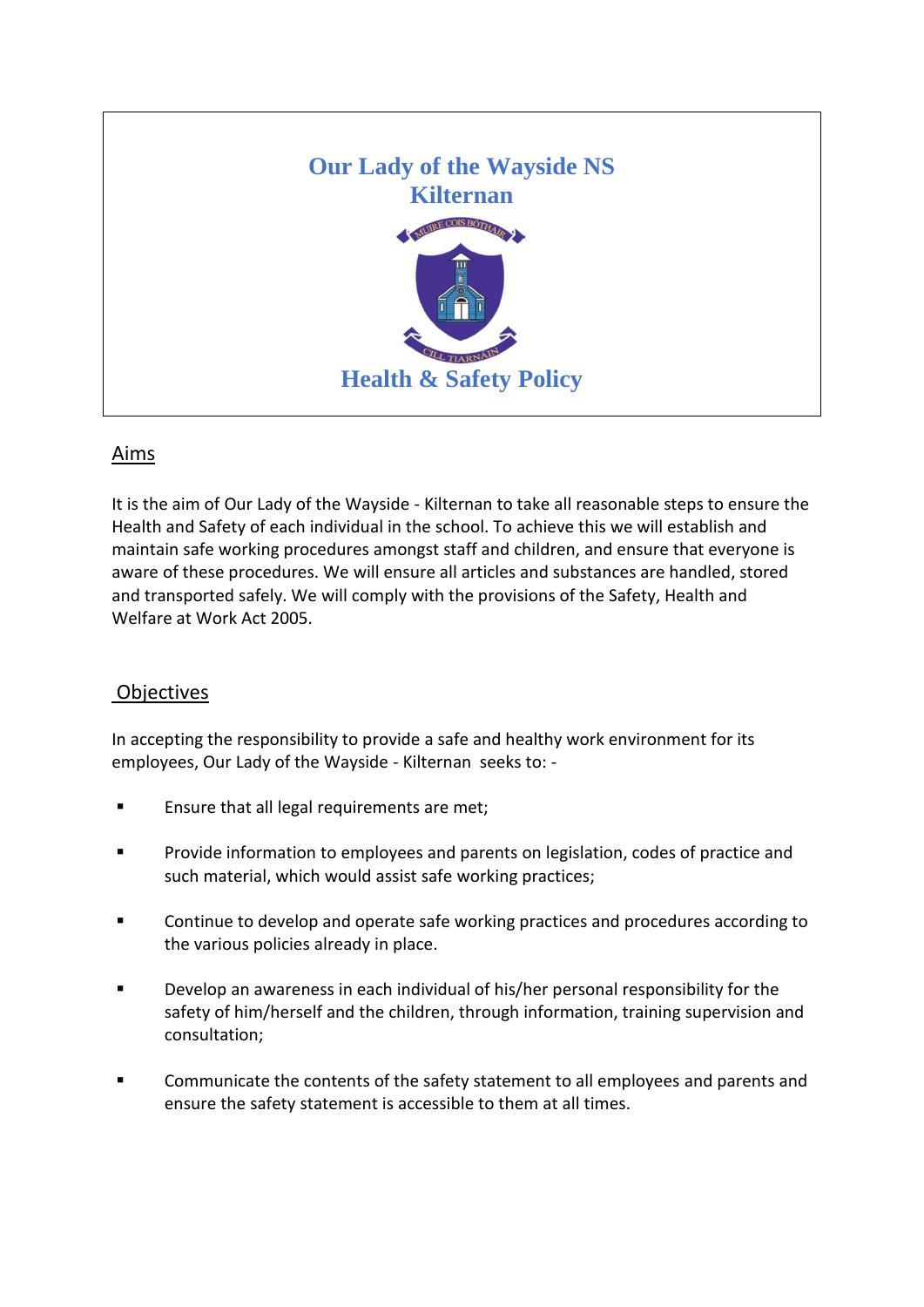To ensure these objectives are met, the board of management of Our Lady of the Wayside - Kilternan is committed to playing an active role in the implementation of the safety statement, and will undertake to review and update the statement at regular intervals.

# Policy Statement

## Statement of Intent

In accordance with good management practice it is the policy of the Board of Management of Our Lady of the Wayside - Kilternan to achieve and sustain the highest standards of Health and Safety as far as are reasonably practicable. This means at the very minimum to meet the requirements of the Irish and European Health and Safety Legislation. Adequate training and resources will be provided and maintained to this end. The success of this policy will depend on your co-operation. It is therefore important that you read this document and fully understand your role and the overall arrangements for health and safety in this school.

## *Statement General Policy*

It is the policy of Our Lady of the Wayside - Kilternan through the implementation of this safety statement in consultation with our staff and parents to ensure that this workplace is as safe and healthy as is reasonably practicable.

It is policy to comply with all statutory requirements and common law duties relating to all our work activities. It is therefore essential for complete compliance by Our Lady of the Wayside - Kilternan with The Safety Health & Welfare at Work Act 2005, The Safety Health & Welfare at Work (General Applications) Regulations 2007

It is the policy of the Board of Management of Our Lady of the Wayside - Kilternan to protect all persons who come into this workplace. We aim to

- **Provide and maintain safe and healthy working conditions, taking account of** statutory requirements and best practice contained in the policies referred to above.
- Provide training and instruction, to enable teachers and other employees to perform their work safely and effectively i.e. First Aid.
- Keep this safety statement and other safety documents under review.